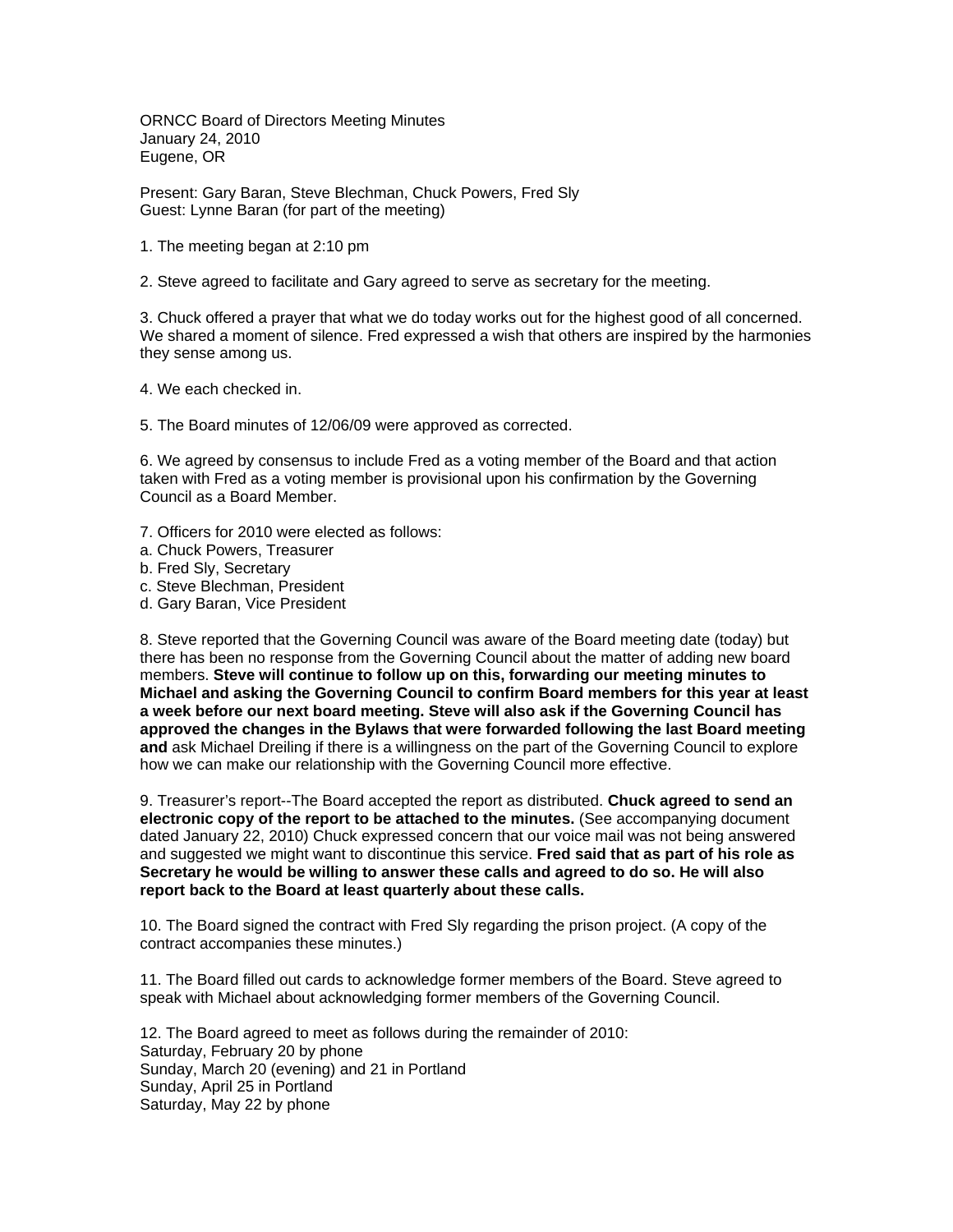## **ORNCC Board of Directors Meeting Minutes of January 24, 2010, Page 2**

Sunday, June 27 in Eugene Saturday, July 24 by phone Sunday, August 22 in Portland Saturday, September 25 by phone Sunday, October 24 in Eugene Saturday, November 20 by phone Sunday, December 19 in Portland

13. Chuck spoke about his exchange between himself and Steve Allen Smith and issues related to NVC materials inventory and sales. Chuck reported that Joe Mitchell has now assumed responsibility for the materials in the Portland area and that Chuck and Joe took inventory of the materials and are working out procedures for handling them. Chuck has not yet connected with Karen Booth in Eugene about materials in Eugene. Chuck also reported that, in looking through the materials that Steve Allen Smith had, Chuck found a stack of credit card slips from the September 2008 Nonviolence as a Way of Life conference that had not been processed, so ORNCC lost significant income on this. He said it is too late to process these now, but we agreed that perhaps the customers could be sent a request for payment even at this late date. **Chuck will contact Sparrow to let her know that we discovered these uncollected charges and to ask if she would be willing to oversee (perhaps for an hourly fee or some percentage of what is collected) collecting these funds. The Board authorized Chuck to negotiate such a payment with Sparrow.** 

Chuck said there are three parts to the ORNCC program for educational materials and referred us to the ORNCC website for an outline of this program which consists of offering materials to local trainers, providing materials at local events (volunteer tabling), and donating NVC materials to public libraries.

Chuck summarized the current relationship and agreements he has with Joe Mitchell. This includes having a safe place to store materials; Joe's agreement to be available to receive requests to sell or table, and to check things in/out of inventory; Joe's availability for quarterly in person inventory with Chuck; and Joe's agreement to collect money and get it to Chuck in a timely manner. What is currently missing is to be able to accept credit card charges, although ORNCC does have a Pay Pal account, and money can be transferred from that to our checking account (with a fee of about 3% for doing this).

## **Chuck will report to the Board at its next meeting on the current status of our educational material sales program.**

14. Chuck said that ORNCC has several databases. One consists of just email addresses for the ORNCC e newsletter. We still have an old database on our web host that contains names, mailing addresses and phone numbers, that has not been recently used or managed. This database includes information about the Fall 2008 conference attendees. We agreed that we would like to find (possibly volunteer) support to update and maintain these databases but do not yet have clarity about how to proceed with this.

15. The Board briefly discussed quality control regarding NVC training. One idea we had is to ask CNVC certified trainers to discuss this issue and make recommendations to ORNCC related to it.

16. The Board discussed the vision and mission of ORNCC and agreed on the following goals for 2010.

a. Improve our ability to disseminate educational materials by finding

volunteers to help with this in areas where that is not yet the case, and providing orientation for those volunteers.

b. Training coordination--increase support in various areas besides Portland, e.g. by